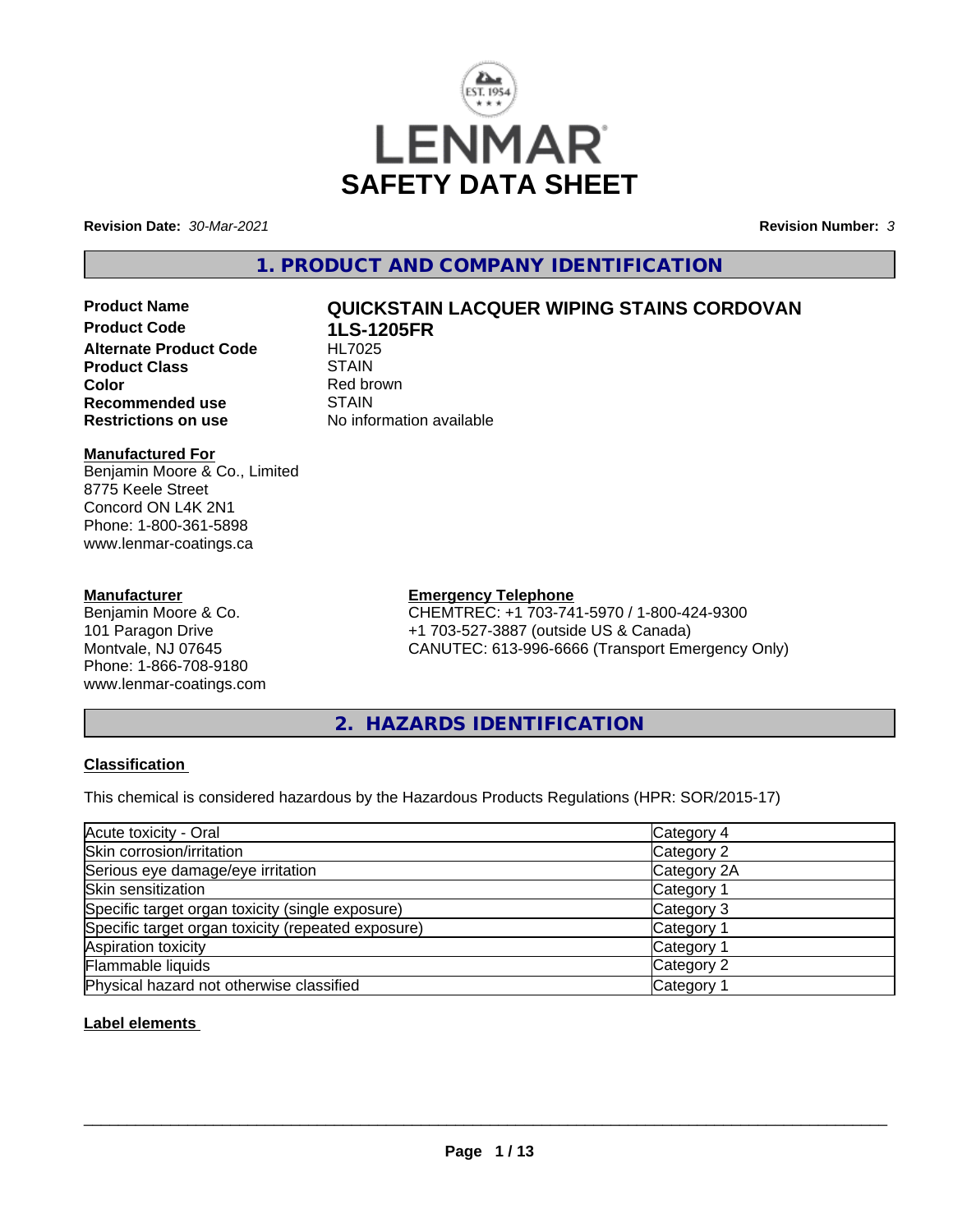# **Danger**

### **Hazard statements**

Harmful if swallowed Causes skin irritation Causes serious eye irritation May cause an allergic skin reaction May cause respiratory irritation. May cause drowsiness or dizziness Causes damage to organs through prolonged or repeated exposure May be fatal if swallowed and enters airways Highly flammable liquid and vapor Reactive flammable material



#### **Appearance** liquid **Odor** solvent

**Precautionary Statements - Prevention**

Wash face, hands and any exposed skin thoroughly after handling Do not eat, drink or smoke when using this product Wear protective gloves/protective clothing/eye protection/face protection Contaminated work clothing should not be allowed out of the workplace Do not breathe dust/fume/gas/mist/vapors/spray Use only outdoors or in a well-ventilated area Keep away from heat, hot surfaces, sparks, open flames and other ignition sources. No smoking Keep container tightly closed Ground/bond container and receiving equipment Use explosion-proof electrical/ventilating/lighting/equipment Use only non-sparking tools Take precautionary measures against static discharge Keep cool **Precautionary Statements - Response** Get medical advice/attention if you feel unwell

#### **Eyes**

IF IN EYES: Rinse cautiously with water for several minutes. Remove contact lenses, if present and easy to do. Continue rinsing

If eye irritation persists: Get medical advice/attention

#### **Skin**

If skin irritation or rash occurs: Get medical advice/attention

IF ON SKIN (or hair): Remove/Take off immediately all contaminated clothing. Rinse skin with water/shower Wash contaminated clothing before reuse

#### **Inhalation**

IF INHALED: Remove victim to fresh air and keep at rest in a position comfortable for breathing

Call a POISON CENTER or doctor/physician if you feel unwell

#### **Ingestion**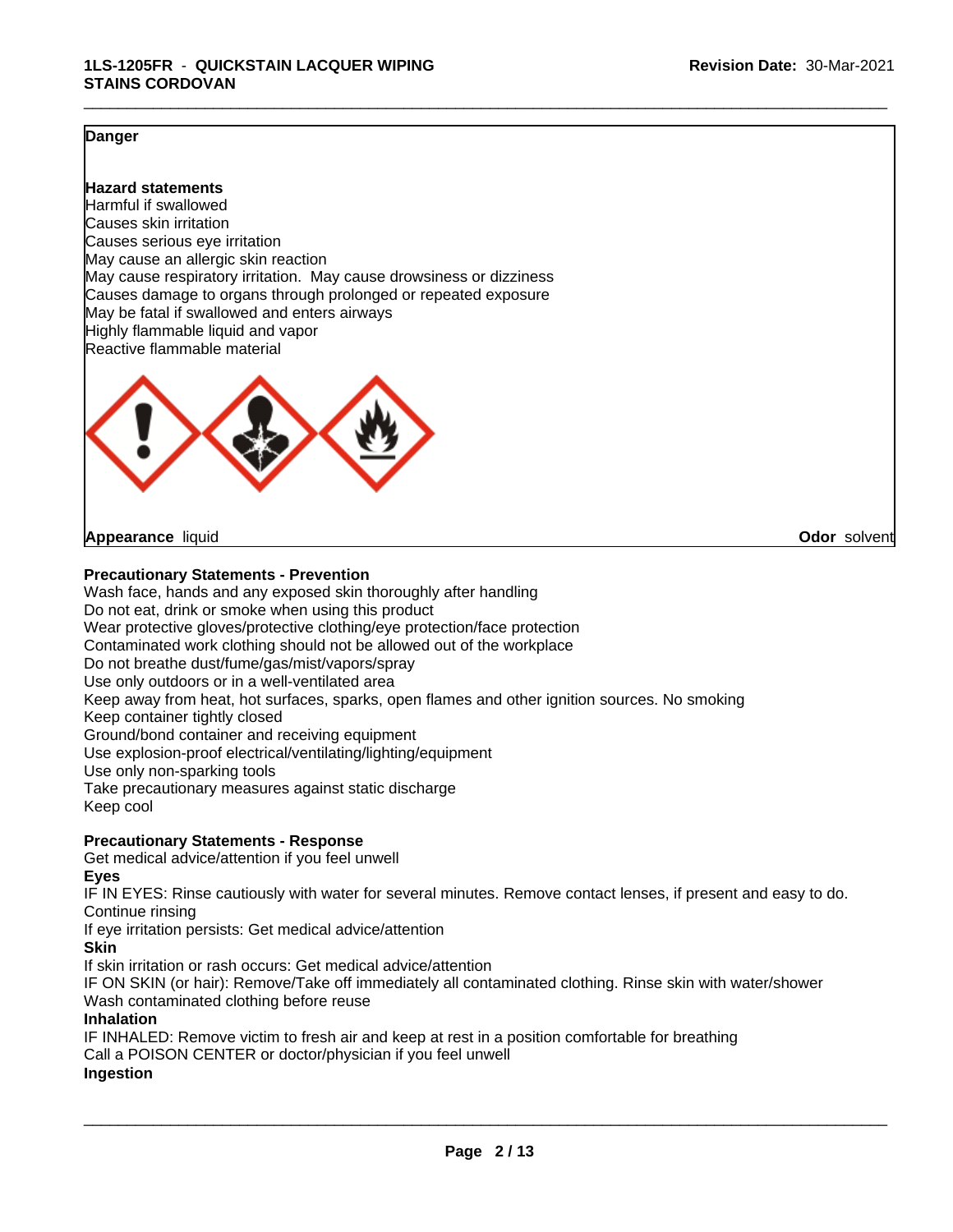IF SWALLOWED: Immediately call a POISON CENTER or doctor/physician Do NOT induce vomiting Rinse mouth **Fire** In case of fire: Use CO2, dry chemical, or foam for extinction

#### **Precautionary Statements - Storage**

Store locked up Store in a well-ventilated place. Keep container tightly closed

### **Precautionary Statements - Disposal**

Dispose of contents/container to an approved waste disposal plant

#### **Other information**

No information available

# **3. COMPOSITION INFORMATION ON COMPONENTS**

\_\_\_\_\_\_\_\_\_\_\_\_\_\_\_\_\_\_\_\_\_\_\_\_\_\_\_\_\_\_\_\_\_\_\_\_\_\_\_\_\_\_\_\_\_\_\_\_\_\_\_\_\_\_\_\_\_\_\_\_\_\_\_\_\_\_\_\_\_\_\_\_\_\_\_\_\_\_\_\_\_\_\_\_\_\_\_\_\_\_\_\_\_

| <b>Chemical name</b>                          | CAS No.       | Weight-%      | <b>Hazardous Material</b><br>registry number<br>(HMIRA registry #) | Date HMIRA filed and<br>Information Review Act date exemption granted<br>(if applicable) |
|-----------------------------------------------|---------------|---------------|--------------------------------------------------------------------|------------------------------------------------------------------------------------------|
| 2-Butoxyethanol                               | 111-76-2      | $10 - 30%$    |                                                                    |                                                                                          |
| Propylene glycol monomethyl<br>ether acetate  | 108-65-6      | $10 - 30%$    |                                                                    |                                                                                          |
| Distillates, petroleum,<br>hydrotreated light | 64742-47-8    | $10 - 30%$    |                                                                    |                                                                                          |
| Stoddard solvent                              | 8052-41-3     | $5 - 10%$     |                                                                    |                                                                                          |
| n-Butyl acetate                               | 123-86-4      | $1 - 5%$      |                                                                    | $\overline{\phantom{0}}$                                                                 |
| Solvent naphtha, petroleum,<br>light aromatic | 64742-95-6    | $1 - 5%$      |                                                                    |                                                                                          |
| Acetone                                       | 67-64-1       | $1 - 5%$      |                                                                    |                                                                                          |
| 1,2,4-Trimethylbenzene                        | $95 - 63 - 6$ | $1 - 5%$      |                                                                    |                                                                                          |
| cellulose, nitrate                            | 9004-70-0     | $1 - 5%$      |                                                                    |                                                                                          |
| Raw Umber Pigment                             | 12713-03-0    | $1 - 5%$      |                                                                    |                                                                                          |
| VM&P naphtha                                  | 64742-89-8    | $1 - 5%$      |                                                                    |                                                                                          |
| Rosin                                         | 8050-09-7     | $0.1 - 0.25%$ |                                                                    |                                                                                          |

**Confidential Business Information note**

\*The exact percentage (concentration) of composition has been withheld as a trade secret

# **4. FIRST AID MEASURES**

| If symptoms persist, call a physician. Show this safety data    |
|-----------------------------------------------------------------|
| Immediately flush with plenty of water. After initial flushing, |
|                                                                 |
|                                                                 |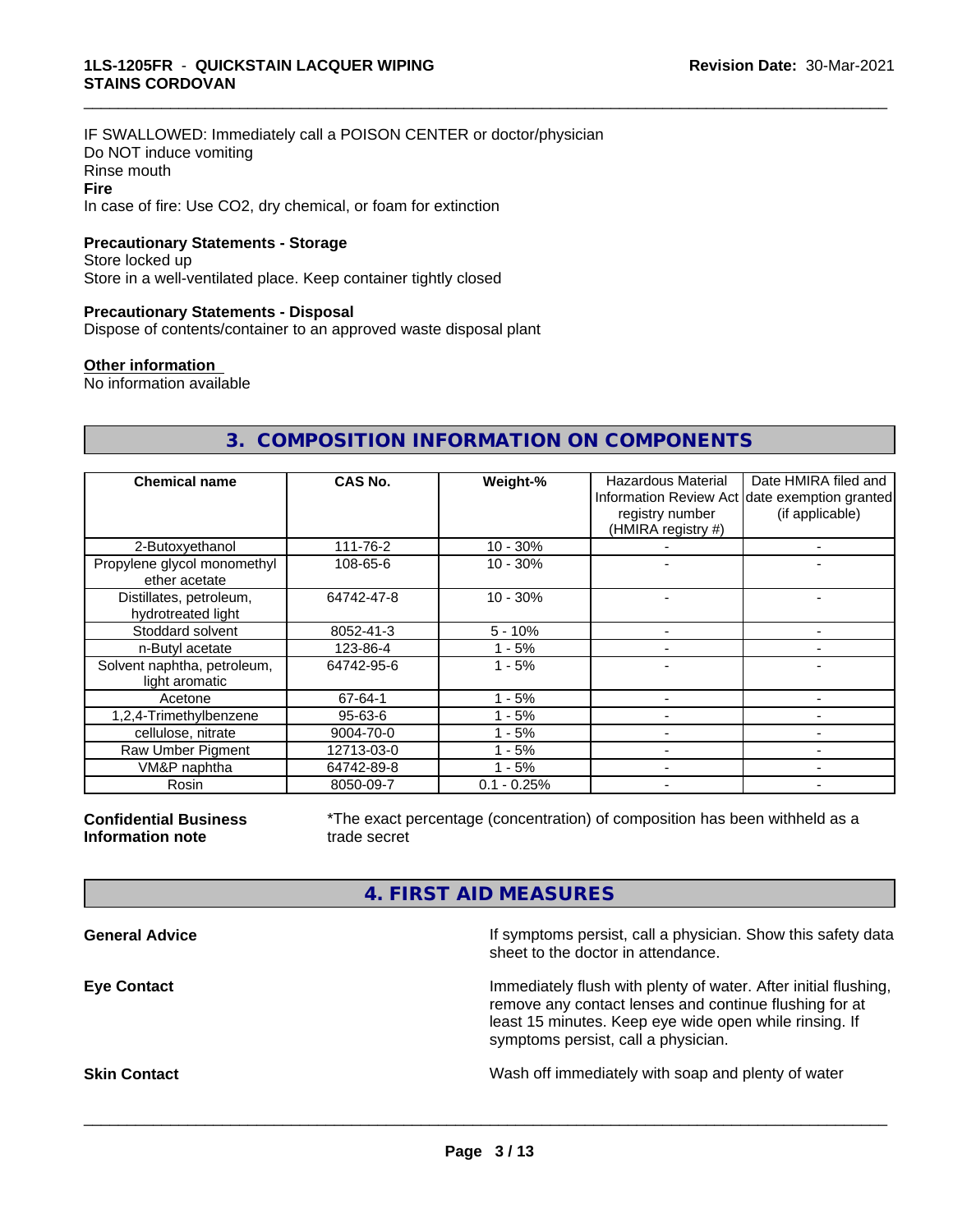|                                        | removing all contaminated clothes and shoes. If skin<br>irritation persists, call a physician.                                                                                                   |
|----------------------------------------|--------------------------------------------------------------------------------------------------------------------------------------------------------------------------------------------------|
| <b>Inhalation</b>                      | Move to fresh air. If symptoms persist, call a physician.<br>If not breathing, give artificial respiration. Call a physician<br>immediately.                                                     |
| Ingestion                              | Clean mouth with water and afterwards drink plenty of<br>water. Do not induce vomiting without medical advice.<br>Never give anything by mouth to an unconscious person.<br>Consult a physician. |
| <b>Protection Of First-Aiders</b>      | Use personal protective equipment.                                                                                                                                                               |
| <b>Most Important Symptoms/Effects</b> | May cause allergic skin reaction.                                                                                                                                                                |
| <b>Notes To Physician</b>              | Treat symptomatically.                                                                                                                                                                           |

**5. FIRE-FIGHTING MEASURES**

| <b>Flammable Properties</b>                                                      | Vapors may travel considerable distance to a source of<br>ignition and flash back. Vapors may cause flash fire.                                                                                                                                                                                |
|----------------------------------------------------------------------------------|------------------------------------------------------------------------------------------------------------------------------------------------------------------------------------------------------------------------------------------------------------------------------------------------|
| <b>Suitable Extinguishing Media</b>                                              | Foam, dry powder or water. Use extinguishing measures<br>that are appropriate to local circumstances and the<br>surrounding environment.                                                                                                                                                       |
| Protective equipment and precautions for firefighters                            | As in any fire, wear self-contained breathing apparatus<br>pressure-demand, MSHA/NIOSH (approved or equivalent)<br>and full protective gear.                                                                                                                                                   |
| <b>Hazardous combustion products</b>                                             | Burning may result in carbon dioxide, carbon monoxide<br>and other combustion products of varying composition<br>which may be toxic and/or irritating.                                                                                                                                         |
| <b>Specific Hazards Arising From The Chemical</b>                                | Flammable. Flash back possible over considerable<br>distance. Keep product and empty container away from<br>heat and sources of ignition. Closed containers may<br>rupture if exposed to fire or extreme heat. Thermal<br>decomposition can lead to release of irritating gases and<br>vapors. |
| <b>Sensitivity to mechanical impact</b>                                          | No                                                                                                                                                                                                                                                                                             |
| Sensitivity to static discharge                                                  | Yes                                                                                                                                                                                                                                                                                            |
| <b>Flash Point Data</b><br>Flash point (°F)<br>Flash Point (°C)<br><b>Method</b> | 47<br>8<br><b>PMCC</b>                                                                                                                                                                                                                                                                         |
| <b>Flammability Limits In Air</b>                                                |                                                                                                                                                                                                                                                                                                |
| Lower flammability limit:                                                        | Not available                                                                                                                                                                                                                                                                                  |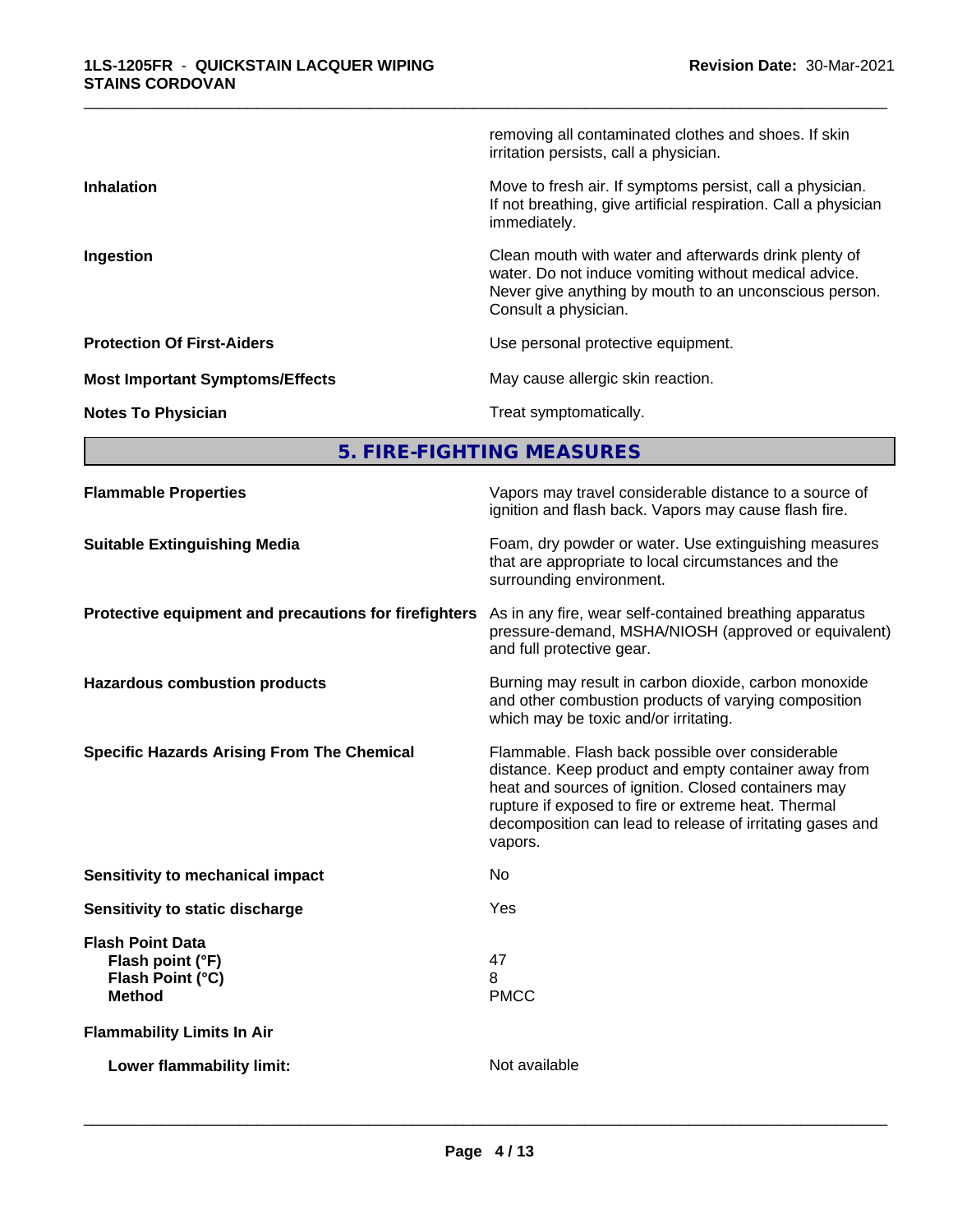#### **Upper flammability limit:** Not available

\_\_\_\_\_\_\_\_\_\_\_\_\_\_\_\_\_\_\_\_\_\_\_\_\_\_\_\_\_\_\_\_\_\_\_\_\_\_\_\_\_\_\_\_\_\_\_\_\_\_\_\_\_\_\_\_\_\_\_\_\_\_\_\_\_\_\_\_\_\_\_\_\_\_\_\_\_\_\_\_\_\_\_\_\_\_\_\_\_\_\_\_\_

```
NFPA Health: 3 Flammability: 3 Instability: 1 Special: Not Applicable
```
#### **NFPA Legend**

- 0 Not Hazardous
- 1 Slightly
- 2 Moderate
- 3 High
- 4 Severe

*The ratings assigned are only suggested ratings, the contractor/employer has ultimate responsibilities for NFPA ratings where this system is used.*

*Additional information regarding the NFPA rating system is available from the National Fire Protection Agency (NFPA) at www.nfpa.org.*

# **6. ACCIDENTAL RELEASE MEASURES**

| <b>Personal Precautions</b>      | Remove all sources of ignition. Take precautions to<br>prevent flashback. Ground and bond all containers and<br>handling equipment. Take precautionary measures against<br>static discharges. Ensure adequate ventilation. Avoid<br>contact with skin, eyes and clothing. Use personal<br>protective equipment.  |
|----------------------------------|------------------------------------------------------------------------------------------------------------------------------------------------------------------------------------------------------------------------------------------------------------------------------------------------------------------|
| <b>Other Information</b>         | Prevent further leakage or spillage if safe to do so. Do not<br>allow material to contaminate ground water system.<br>Prevent product from entering drains. Do not flush into<br>surface water or sanitary sewer system. Local authorities<br>should be advised if significant spillages cannot be<br>contained. |
| <b>Environmental precautions</b> | See Section 12 for additional Ecological Information.                                                                                                                                                                                                                                                            |
| <b>Methods for Cleaning Up</b>   | Dam up. Soak up with inert absorbent material. Use a<br>non-sparking or explosion proof means to transfer material<br>to a sealed, appropriate container for disposal. Clean<br>contaminated surface thoroughly.                                                                                                 |

# **7. HANDLING AND STORAGE**

**Handling Handling Avoid contact with skin, eyes and clothing. Wear personal** protective equipment. Do not breathe vapors or spray mist. Use only in ventilated areas. Prevent vapor build-up by providing adequate ventilation during and after use.

> Take precautionary measures against static discharges. To avoid ignition of vapors by static electricity discharge, all metal parts of the equipment must be grounded. Keep away from heat, sparks and flame. Do not smoke. Extinguish all flames and pilot lights, and turn off stoves, heaters, electric motors and other sources of ignition during use and until all vapors are gone. Ignition and/or flash back may occur.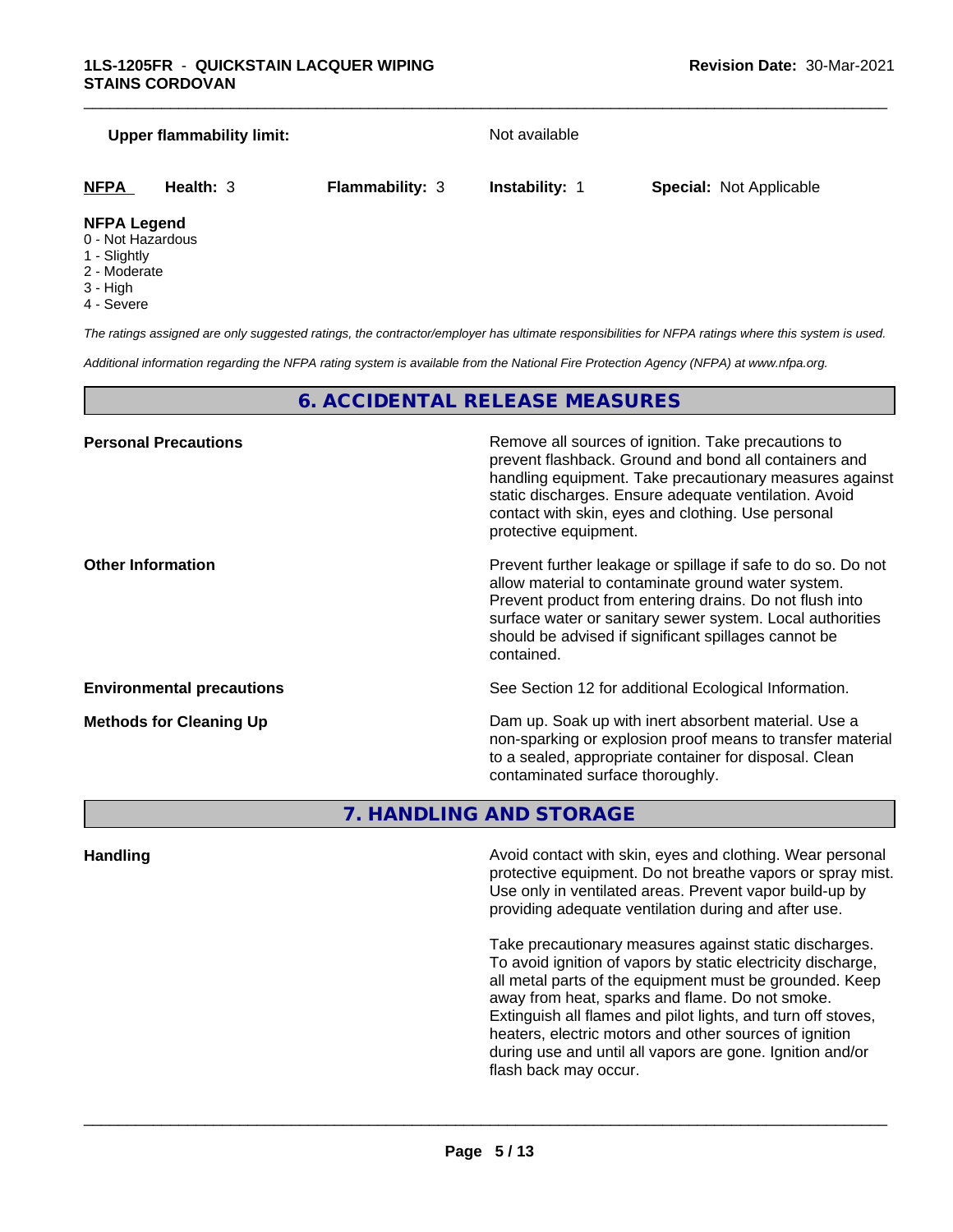**Storage Keep containers tightly closed in a dry, cool and get a dry and structure in a dry and structure in a dry and structure in a dry and structure in a dry and structure in a dry and structure in a dry and structure** well-ventilated place. Keep away from heat. Keep away from open flames, hot surfaces and sources of ignition. Keep in properly labeled containers. Keep out of the reach of children.

**Incompatible Materials Incompatible with strong acids and bases and strong** oxidizing agents.

# **8. EXPOSURE CONTROLS/PERSONAL PROTECTION**

\_\_\_\_\_\_\_\_\_\_\_\_\_\_\_\_\_\_\_\_\_\_\_\_\_\_\_\_\_\_\_\_\_\_\_\_\_\_\_\_\_\_\_\_\_\_\_\_\_\_\_\_\_\_\_\_\_\_\_\_\_\_\_\_\_\_\_\_\_\_\_\_\_\_\_\_\_\_\_\_\_\_\_\_\_\_\_\_\_\_\_\_\_

#### **Exposure Limits**

| <b>Chemical name</b>                          | <b>ACGIH TLV</b>                                                                                                                      | <b>Alberta</b>                                                                                   | <b>British Columbia</b>                                                                           | <b>Ontario</b>                                                  | Quebec                                                                                                |
|-----------------------------------------------|---------------------------------------------------------------------------------------------------------------------------------------|--------------------------------------------------------------------------------------------------|---------------------------------------------------------------------------------------------------|-----------------------------------------------------------------|-------------------------------------------------------------------------------------------------------|
| 2-Butoxyethanol                               | $\overline{\text{TW}}$ A: 20 ppm                                                                                                      | 20 ppm - TWA<br>97 mg/m $3$ - TWA                                                                | 20 ppm - TWA                                                                                      | 20 ppm - TWA                                                    | 20 ppm - TWAEV<br>97 mg/m <sup>3</sup> - TWAEV                                                        |
| Propylene glycol monomethyl<br>ether acetate  | N/E                                                                                                                                   | N/E                                                                                              | 50 ppm - TWA<br>75 ppm - STEL                                                                     | 50 ppm - TWA<br>$270$ mg/m <sup>3</sup> - TWA                   | N/E                                                                                                   |
| Distillates, petroleum,<br>hydrotreated light | N/E                                                                                                                                   | N/E                                                                                              | $200$ mg/m <sup>3</sup> - TWA<br>Skin absorption can<br>contribute to overall<br>exposure.        | N/E                                                             | N/E                                                                                                   |
| Stoddard solvent                              | TWA: 100 ppm                                                                                                                          | 100 ppm - TWA<br>$572$ mg/m <sup>3</sup> - TWA                                                   | 290 mg/m $3$ - TWA<br>580 mg/m $3 -$ STEL                                                         | 525 mg/m <sup>3</sup> - TWA                                     | 100 ppm - TWAEV<br>525 mg/m <sup>3</sup> - TWAEV                                                      |
| n-Butyl acetate                               | STEL: 150 ppm<br>TWA: 50 ppm                                                                                                          | 150 ppm - TWA<br>$713$ mg/m <sup>3</sup> - TWA<br>200 ppm - STEL<br>950 mg/m <sup>3</sup> - STEL | 20 ppm - TWA                                                                                      | 150 ppm - TWA<br>200 ppm - STEL                                 | 150 ppm - TWAEV<br>713 mg/m <sup>3</sup> - TWAEV<br>200 ppm - STEV<br>950 mg/m $3 -$ STEV             |
| Acetone                                       | STEL: 500 ppm<br>TWA: 250 ppm                                                                                                         | 500 ppm - TWA<br>1200 mg/m $3$ - TWA<br>750 ppm - STEL<br>1800 mg/m $3 -$ STEL                   | 250 ppm - TWA<br>500 ppm - STEL                                                                   | 250 ppm - TWA<br>500 ppm - STEL                                 | 500 ppm - TWAEV<br>1190 mg/m <sup>3</sup> - TWAEV<br>1000 ppm - STEV<br>2380 mg/m <sup>3</sup> - STEV |
| Raw Umber Pigment                             | TWA: 0.02 mg/m <sup>3</sup> Mn<br>respirable particulate<br>matter<br>TWA: $0.1 \text{ mg/m}^3$ Mn<br>inhalable particulate<br>matter | $0.2$ mg/m <sup>3</sup> - TWA                                                                    | $0.2$ mg/m <sup>3</sup> - TWA<br>$0.02$ mg/m <sup>3</sup> - TWA<br>Adverse reproductive<br>effect | $0.02$ mg/m <sup>3</sup> - TWA<br>$0.1$ mg/m <sup>3</sup> - TWA | $0.2$ mg/m <sup>3</sup> - TWAEV                                                                       |
| Rosin                                         | N/E                                                                                                                                   | N/E                                                                                              | Dermal Sensitizer,<br>Respiratory Sensitizer                                                      |                                                                 | $0.1$ mg/m <sup>3</sup> - TWAEV                                                                       |

#### **Legend**

ACGIH - American Conference of Governmental Industrial Hygienists

Alberta - Alberta Occupational Exposure Limits

British Columbia - British Columbia Occupational Exposure Limits

Ontario - Ontario Occupational Exposure Limits Quebec - Quebec Occupational Exposure Limits

N/E - Not established

# **Personal Protective Equipment**

**Engineering Measures Ensure adequate ventilation, especially in confined areas.** 

**Eye/Face Protection** Safety glasses with side-shields. If splashes are likely to occur, wear: Tightly fitting safety goggles **Skin Protection Protection Protective gloves and impervious clothing. Respiratory Protection Number 1** (Use only with adequate ventilation. In operations where exposure limits are exceeded, use a NIOSH approved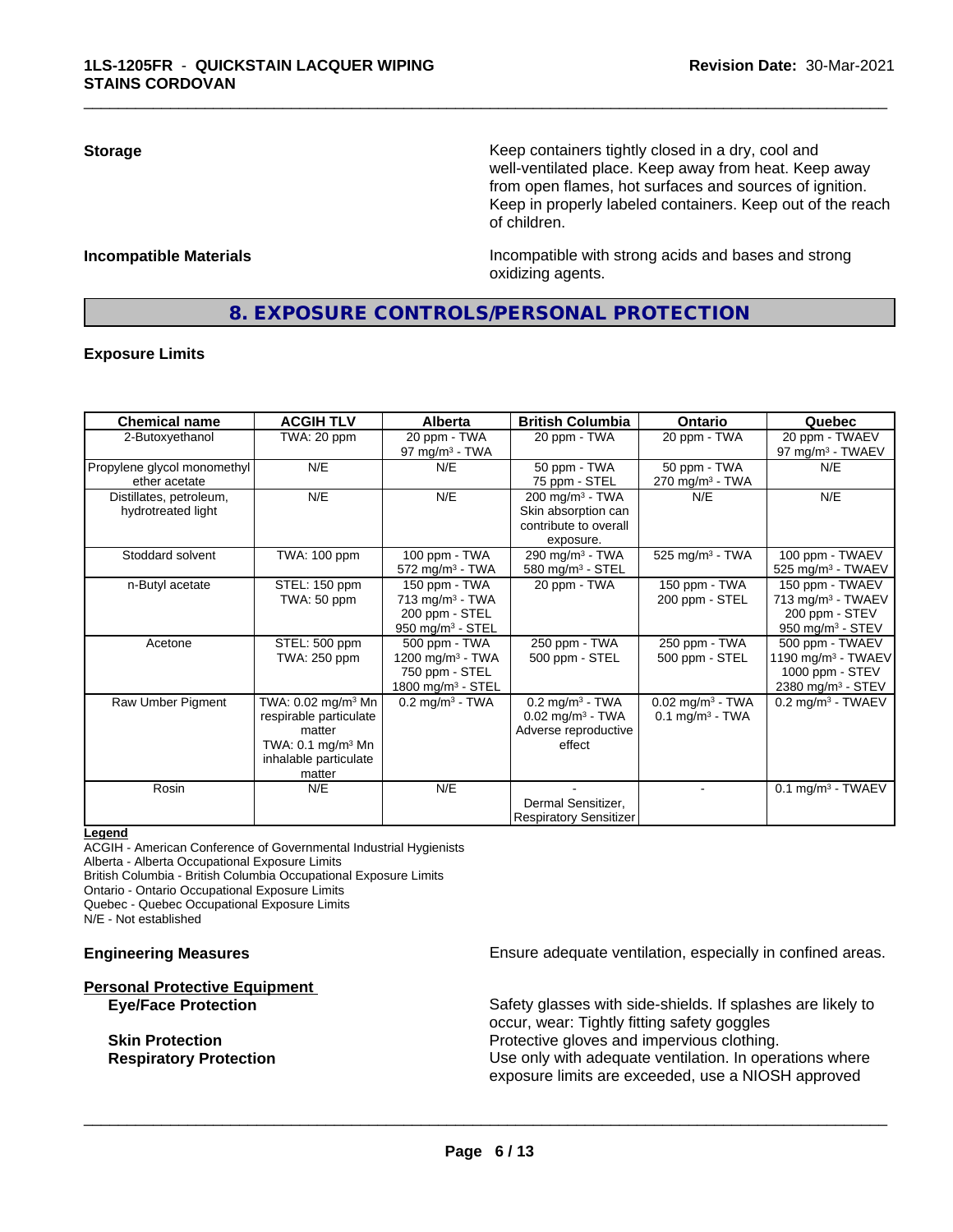respirator that has been selected by a technically qualified person for the specific work conditions. When spraying the product or applying in confined areas, wear a NIOSH approved respirator specified for paint spray or organic vapors.

#### **Hygiene Measures Avoid contact with skin, eyes and clothing. Remove and Avoid contact with skin, eyes and clothing. Remove and** wash contaminated clothing before re-use. Wash thoroughly after handling.

# **9. PHYSICAL AND CHEMICAL PROPERTIES**

\_\_\_\_\_\_\_\_\_\_\_\_\_\_\_\_\_\_\_\_\_\_\_\_\_\_\_\_\_\_\_\_\_\_\_\_\_\_\_\_\_\_\_\_\_\_\_\_\_\_\_\_\_\_\_\_\_\_\_\_\_\_\_\_\_\_\_\_\_\_\_\_\_\_\_\_\_\_\_\_\_\_\_\_\_\_\_\_\_\_\_\_\_

**Appearance** liquid **Odor** solvent **Odor Threshold** No information available **Density (lbs/gal)** 7.7 - 7.8 **Specific Gravity** 0.92 - 0.94 **pH** No information available **Viscosity (cps)** No information available in the Viscosity (cps) **Solubility(ies)** No information available in the solution of the solution of the solution available in the solution of the solution of the solution of the solution of the solution of the solution of the solution of the so **Water solubility** No information available **Evaporation Rate No information available No information available Vapor pressure** No information available **Vapor density Vapor density No information available Wt. % Solids** 15 - 25 **Vol. % Solids** 10 - 20 **Wt. % Volatiles** 75 - 85 **Vol. % Volatiles** 80 - 90 **VOC Regulatory Limit (g/L)** < 850 **Boiling Point (°F)** 133 **Boiling Point (°C)** 56 **Freezing point (°F)** The state of the state of the Noinformation available **Freezing Point (°C)** No information available **Flash point (°F)** 47 **Flash Point (°C)** 8 **Method** PMCC **Flammability (solid, gas)** Not applicable **Upper flammability limit:**<br> **Lower flammability limit:** Not applicable Not applicable **Lower flammability limit:**<br> **Autoignition Temperature (°F)** Not applicable available and the Muslim Muslim Comments and Muslim Automation and the Muslim Comments and Muslim Comments and Muslim Comments and Muslim Comments **Autoignition Temperature (°F)**<br> **Autoignition Temperature (°C)** No information available **Autoignition Temperature (°C) Decomposition Temperature (°F)** No information available **Decomposition Temperature (°C)** No information available<br> **Partition coefficient Partition available** 

**No information available** 

# **10. STABILITY AND REACTIVITY**

#### **Reactivity** Not Applicable

 $\overline{\phantom{a}}$  ,  $\overline{\phantom{a}}$  ,  $\overline{\phantom{a}}$  ,  $\overline{\phantom{a}}$  ,  $\overline{\phantom{a}}$  ,  $\overline{\phantom{a}}$  ,  $\overline{\phantom{a}}$  ,  $\overline{\phantom{a}}$  ,  $\overline{\phantom{a}}$  ,  $\overline{\phantom{a}}$  ,  $\overline{\phantom{a}}$  ,  $\overline{\phantom{a}}$  ,  $\overline{\phantom{a}}$  ,  $\overline{\phantom{a}}$  ,  $\overline{\phantom{a}}$  ,  $\overline{\phantom{a}}$ 

**Chemical Stability Stability** Stable under normal conditions. Hazardous polymerisation does not occur.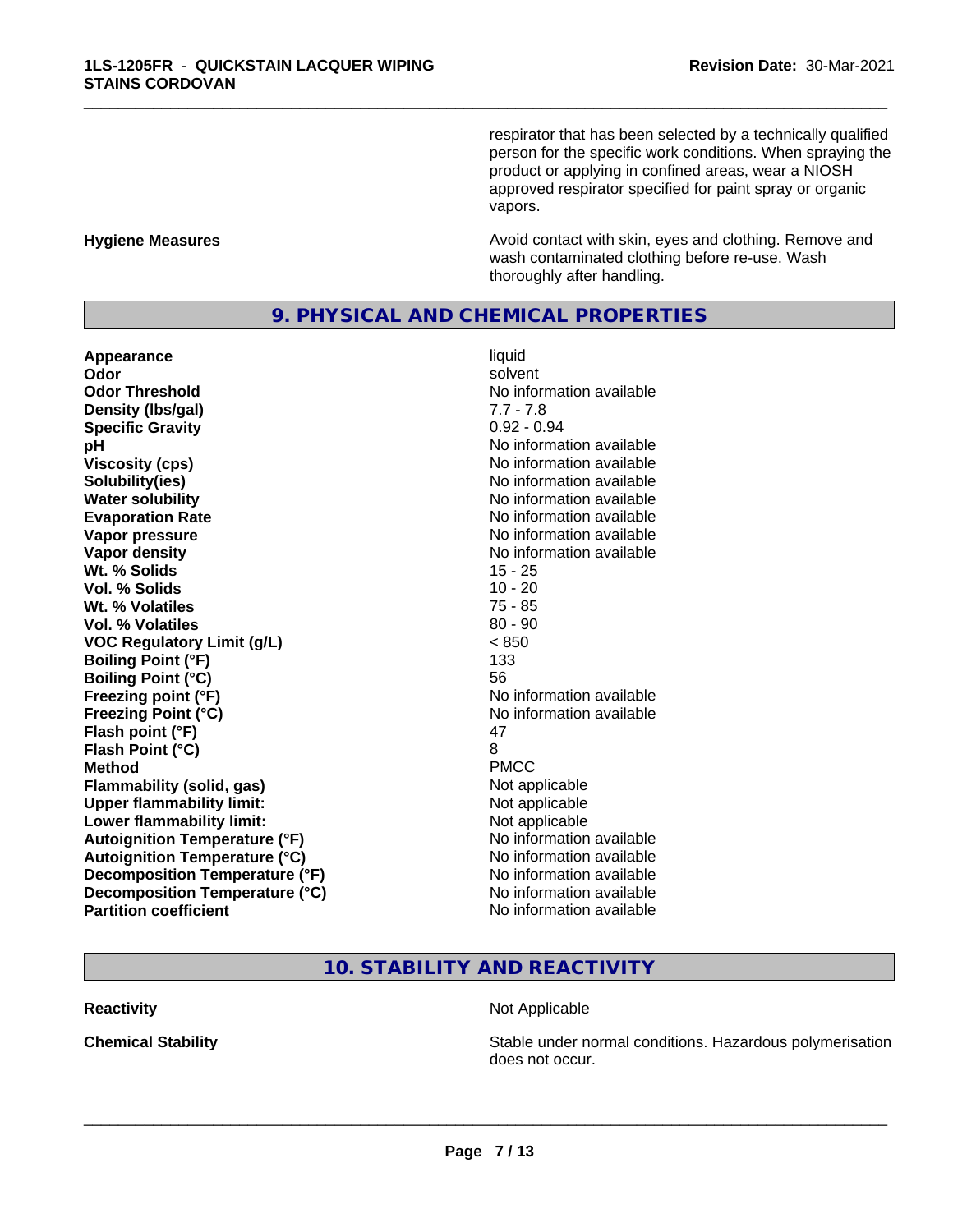| <b>Conditions to avoid</b>              | Keep away from open flames, hot surfaces, static<br>electricity and sources of ignition. Sparks. Elevated<br>temperature. |
|-----------------------------------------|---------------------------------------------------------------------------------------------------------------------------|
| <b>Incompatible Materials</b>           | Incompatible with strong acids and bases and strong<br>oxidizing agents.                                                  |
| <b>Hazardous Decomposition Products</b> | Thermal decomposition can lead to release of irritating<br>gases and vapors.                                              |
| Possibility of hazardous reactions      | None under normal conditions of use.                                                                                      |

# **11. TOXICOLOGICAL INFORMATION**

#### **Product Information Information on likely routes of exposure**

**Acute Toxicity<br>Product Information** 

**Principal Routes of Exposure** Eye contact, skin contact and inhalation.

Repeated or prolonged exposure to organic solvents may lead to permanent brain and nervous system damage. Intentional misuse by deliberately concentrating and inhaling vapors may be harmful or fatal.

#### **<u>Symptoms related to the physical, chemical and toxicological characteristics</u>**

| <b>Symptoms</b>                                                                            | No information available                                                                                                                                                                                                                                         |
|--------------------------------------------------------------------------------------------|------------------------------------------------------------------------------------------------------------------------------------------------------------------------------------------------------------------------------------------------------------------|
| Delayed and immediate effects as well as chronic effects from short and long-term exposure |                                                                                                                                                                                                                                                                  |
| Eye contact                                                                                | Contact with eyes may cause irritation. Vapor may cause<br>irritation.                                                                                                                                                                                           |
| <b>Skin contact</b>                                                                        | May cause skin irritation and/or dermatitis. Prolonged skin<br>contact may defat the skin and produce dermatitis.                                                                                                                                                |
| <b>Inhalation</b>                                                                          | Harmful by inhalation. High vapor / aerosol concentrations<br>are irritating to the eyes, nose, throat and lungs and may<br>cause headaches, dizziness, drowsiness,<br>unconsciousness, and other central nervous system<br>effects.                             |
| Ingestion                                                                                  | Harmful if swallowed. Ingestion may cause irritation to<br>mucous membranes. Small amounts of this product<br>aspirated into the respiratory system during ingestion or<br>vomiting may cause mild to severe pulmonary injury,<br>possibly progressing to death. |
| <b>Sensitization</b>                                                                       | May cause an allergic skin reaction.                                                                                                                                                                                                                             |
| <b>Neurological Effects</b>                                                                | No information available.                                                                                                                                                                                                                                        |
| <b>Mutagenic Effects</b>                                                                   | No information available.                                                                                                                                                                                                                                        |
| <b>Reproductive Effects</b>                                                                | No information available.                                                                                                                                                                                                                                        |
| <b>Developmental Effects</b>                                                               | No information available.                                                                                                                                                                                                                                        |
| <b>Target organ effects</b><br><b>STOT - single exposure</b>                               | No information available.<br>May cause disorder and damage to the, Respiratory<br>system, Central nervous system.                                                                                                                                                |
| <b>STOT - repeated exposure</b>                                                            | Causes damage to organs through prolonged or repeated                                                                                                                                                                                                            |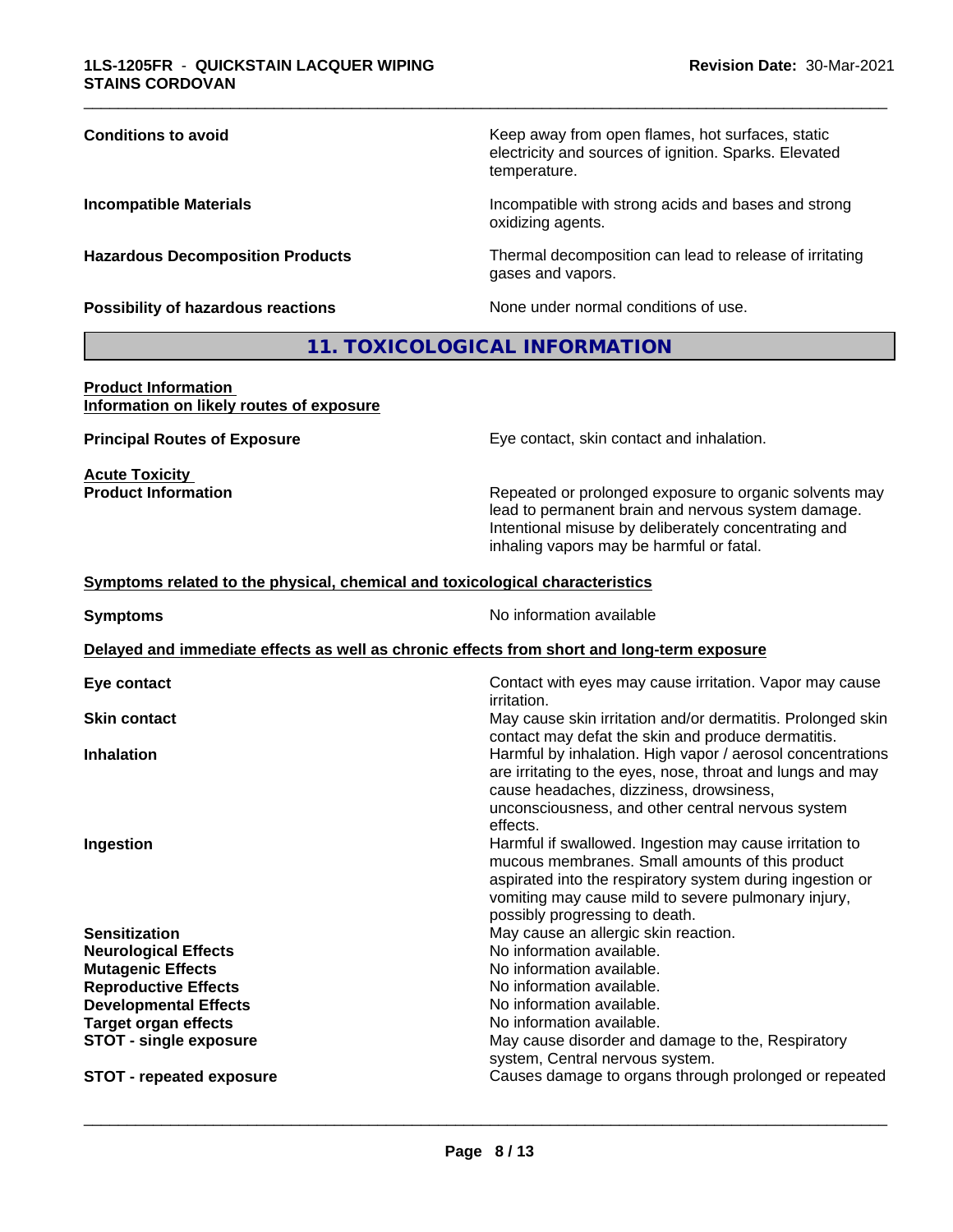exposure if inhaled, May cause disorder and damage to the, liver, kidney, spleen, blood, Central nervous system, Causes damage to organs through prolonged or repeated exposure if swallowed, Causes damage to organs through prolonged or repeated exposure in contact with skin. **Other adverse effects No information available.** Aspiration Hazard **Aspiration Hazard** May be harmful if swallowed and enters airways. Small amounts of this product aspirated into the respiratory system during ingestion or vomiting may cause mild to severe pulmonary injury, possibly progressing to death.

\_\_\_\_\_\_\_\_\_\_\_\_\_\_\_\_\_\_\_\_\_\_\_\_\_\_\_\_\_\_\_\_\_\_\_\_\_\_\_\_\_\_\_\_\_\_\_\_\_\_\_\_\_\_\_\_\_\_\_\_\_\_\_\_\_\_\_\_\_\_\_\_\_\_\_\_\_\_\_\_\_\_\_\_\_\_\_\_\_\_\_\_\_

#### **Numerical measures of toxicity**

**The following values are calculated based on chapter 3.1 of the GHS document**

| ATEmix (oral)                 | 1819 ma/ka |
|-------------------------------|------------|
| ATEmix (dermal)               | 2657 ma/ka |
| ATEmix (inhalation-dust/mist) | 61 ma/L    |
| ATEmix (inhalation-vapor)     | 34.6 ma/L  |

#### **Component Information**

| Chemical name                                               | Oral LD50                                 | Dermal LD50             | Inhalation LC50                       |
|-------------------------------------------------------------|-------------------------------------------|-------------------------|---------------------------------------|
| 2-Butoxyethanol<br>111-76-2                                 | $= 1300$ mg/kg (Rat)                      | $>$ 2000 mg/kg (Rabbit) | $>$ 4.9 mg/L (Rat) 3H                 |
| Propylene glycol monomethyl ether<br>acetate<br>108-65-6    | $= 8532$ mg/kg (Rat)                      | > 5 g/kg (Rabbit)       |                                       |
| Distillates, petroleum, hydrotreated<br>light<br>64742-47-8 | $> 5000$ mg/kg (Rat)                      | $>$ 2000 mg/kg (Rabbit) | $> 5.2$ mg/L (Rat) 4 h                |
| n-Butyl acetate<br>123-86-4                                 | $= 10768$ mg/kg (Rat)                     | > 17600 mg/kg (Rabbit)  |                                       |
| Solvent naphtha, petroleum, light<br>aromatic<br>64742-95-6 | $= 8400$ mg/kg (Rat)                      | $>$ 2000 mg/kg (Rabbit) | $= 3400$ ppm (Rat) 4 h                |
| Acetone<br>67-64-1                                          | $= 5800$ mg/kg (Rat)                      | > 15700 mg/kg (Rabbit)  | $= 50100$ mg/m <sup>3</sup> (Rat) 8 h |
| 1,2,4-Trimethylbenzene<br>95-63-6                           | $=$ 3280 mg/kg (Rat)                      | $>$ 3160 mg/kg (Rabbit) | $= 18$ g/m <sup>3</sup> (Rat) 4 h     |
| cellulose, nitrate<br>9004-70-0                             | $5$ g/kg (Rat)                            |                         |                                       |
| VM&P naphtha<br>64742-89-8                                  |                                           | $=$ 3000 mg/kg (Rabbit) |                                       |
| Rosin<br>8050-09-7                                          | $= 7600$ mg/kg (Rat)<br>$=$ 3 mg/kg (Rat) | $>$ 2500 mg/kg (Rabbit) | $= 1.5$ mg/L (Rat) 4 h                |

# **Chronic Toxicity**

#### **Carcinogenicity**

*There are no known carcinogenic chemicals in this product above reportable levels.*

**12. ECOLOGICAL INFORMATION**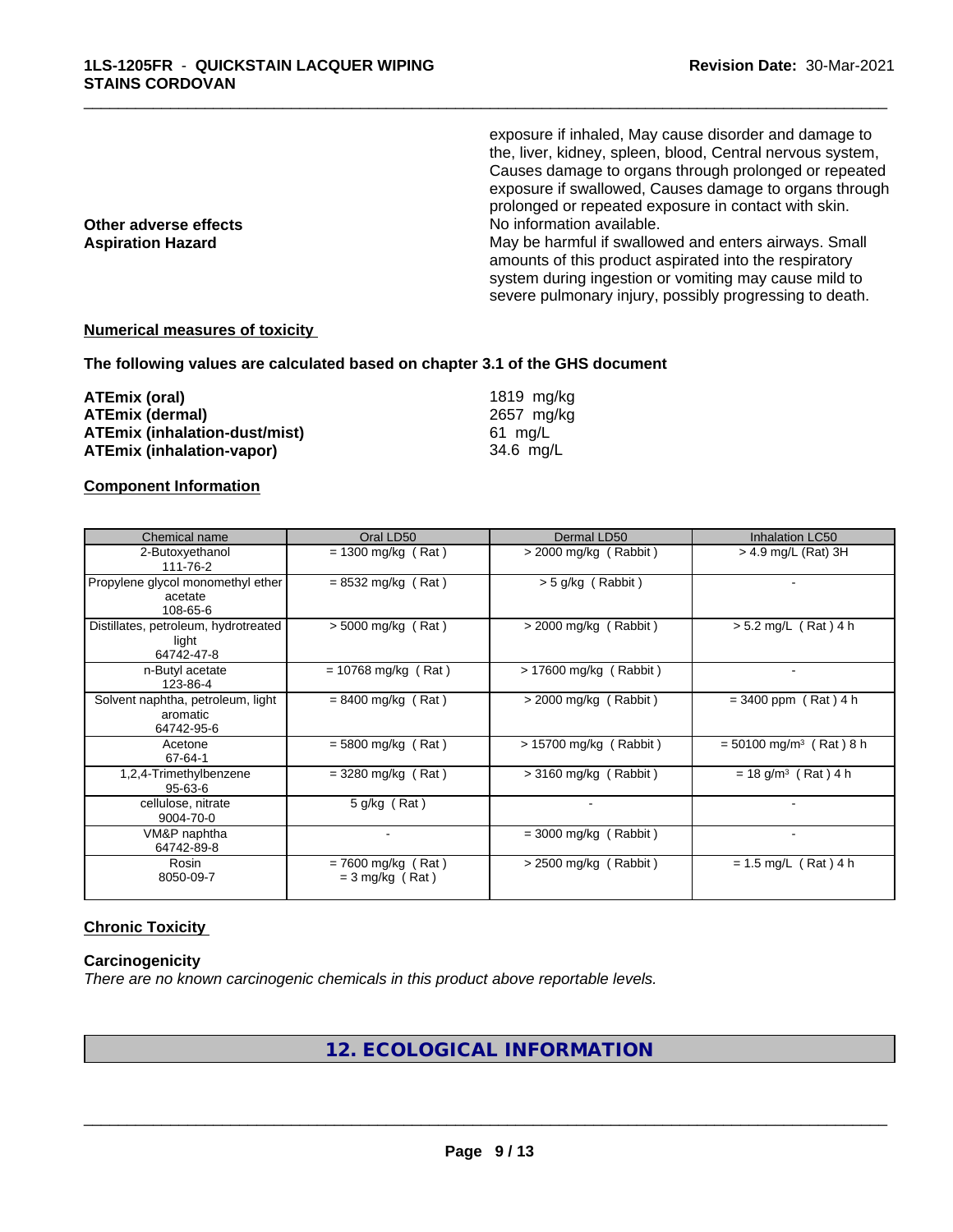# **Ecotoxicity Effects**

The environmental impact of this product has not been fully investigated.

### **Product Information**

### **Acute Toxicity to Fish**

No information available

#### **Acute Toxicity to Aquatic Invertebrates**

No information available

#### **Acute Toxicity to Aquatic Plants**

No information available

#### **Persistence / Degradability**

No information available.

#### **Bioaccumulation**

There is no data for this product.

### **Mobility in Environmental Media**

No information available.

#### **Ozone**

No information available

# **Component Information**

# **Acute Toxicity to Fish**

2-Butoxyethanol LC50: 1490 mg/L (Bluegill sunfish - 96 hr.) n-Butyl acetate LC50: 18 mg/L (Fathead Minnow - 96 hr.) Acetone LC50: 8300 (Bluegill - 96 hr.) mg/L

#### **Acute Toxicity to Aquatic Invertebrates**

n-Butyl acetate EC50: 72.8 mg/L (Daphnia magna - 48 hr.) Acetone EC50: 12600 mg/L (Daphnia magna - 48 hr.)

#### **Acute Toxicity to Aquatic Plants**

n-Butyl acetate EC50: 674.7 mg/L (Green algae (Scenedesmus subspicatus), 72 hrs.)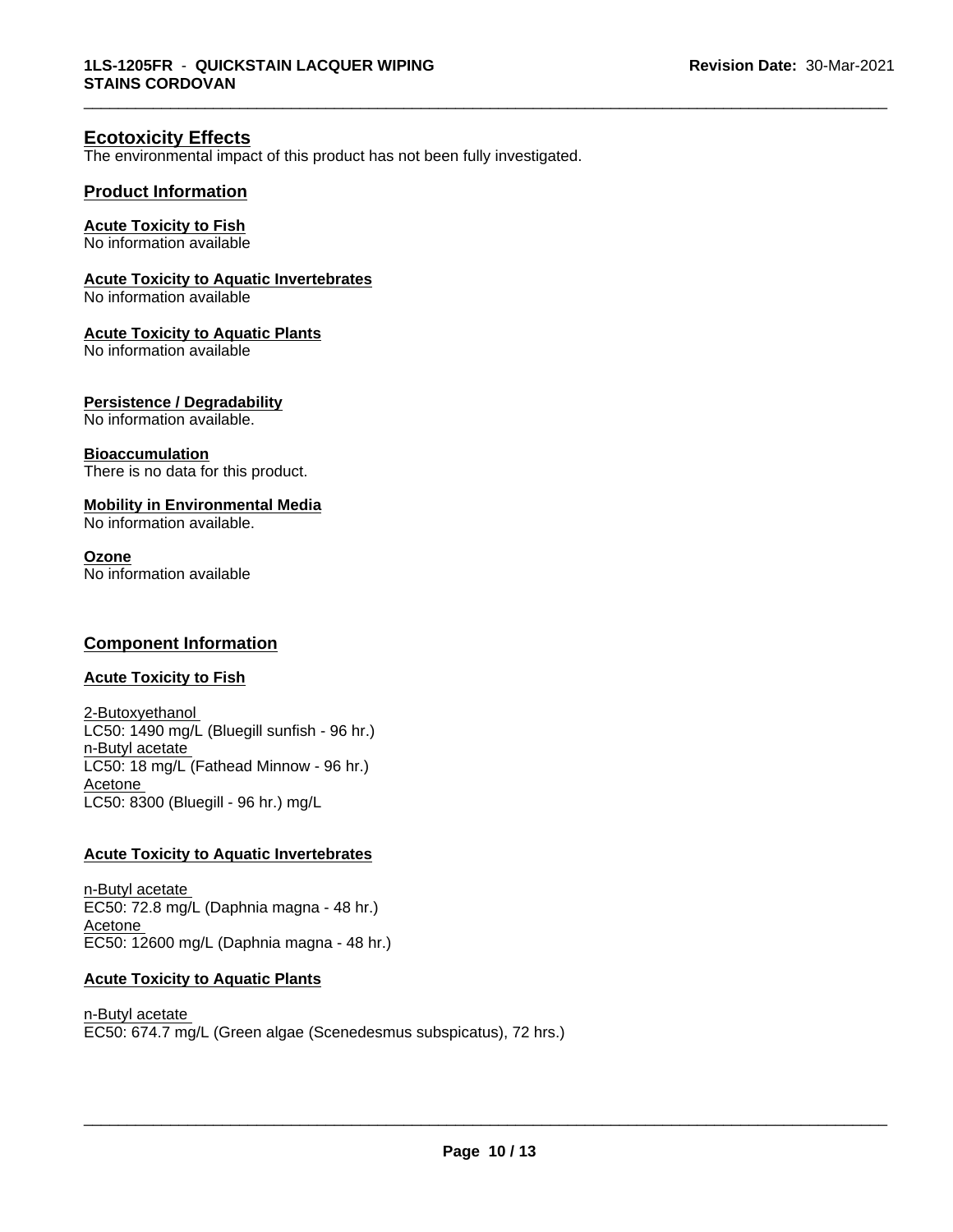# **13. DISPOSAL CONSIDERATIONS**

\_\_\_\_\_\_\_\_\_\_\_\_\_\_\_\_\_\_\_\_\_\_\_\_\_\_\_\_\_\_\_\_\_\_\_\_\_\_\_\_\_\_\_\_\_\_\_\_\_\_\_\_\_\_\_\_\_\_\_\_\_\_\_\_\_\_\_\_\_\_\_\_\_\_\_\_\_\_\_\_\_\_\_\_\_\_\_\_\_\_\_\_\_

**Waste Disposal Method** Dispose of in accordance with federal, state, provincial, and local regulations. Local requirements may vary, consult your sanitation department or state-designated environmental protection agency for more disposal options.

**Empty Container Warning <b>Emptied** Containers may retain product residue. Follow label warnings even after container is emptied. Residual vapors may explode on ignition.

**14. TRANSPORT INFORMATION**

**TDG**

**Proper Shipping Name** PAINT **Hazard class** 3 **UN-No.** UN1263 **Packing Group III Description** UN1263, PAINT, 3, II

**ICAO / IATA** Contact the preparer for further information.

**IMDG / IMO Contact the preparer for further information.** 

# **15. REGULATORY INFORMATION**

## **International Inventories**

| <b>TSCA: United States</b> | Yes - All components are listed or exempt. |
|----------------------------|--------------------------------------------|
| DSL: Canada                | Yes - All components are listed or exempt. |

# **National Pollutant Release Inventory (NPRI)**

#### **NPRI Parts 1- 4**

This product contains the following Parts 1-4 NPRI chemicals:

| <b>Chemical name</b>   | CAS No.  | Weight-%      | <b>NPRI Parts 1-4</b> |
|------------------------|----------|---------------|-----------------------|
| 2-Butoxyethanol        | 111-76-2 | 30%<br>$10 -$ | Listed                |
| 1,2,4-Trimethylbenzene | 95-63-6  | $-5%$         | Listed                |
|                        |          |               |                       |

#### **NPRI Part 5**

This product contains the following NPRI Part 5 Chemicals:

| <b>Chemical name</b> | <b>CAS No.</b> | Weiaht-% | <b>NPRI Part 5</b> |
|----------------------|----------------|----------|--------------------|
|                      |                |          |                    |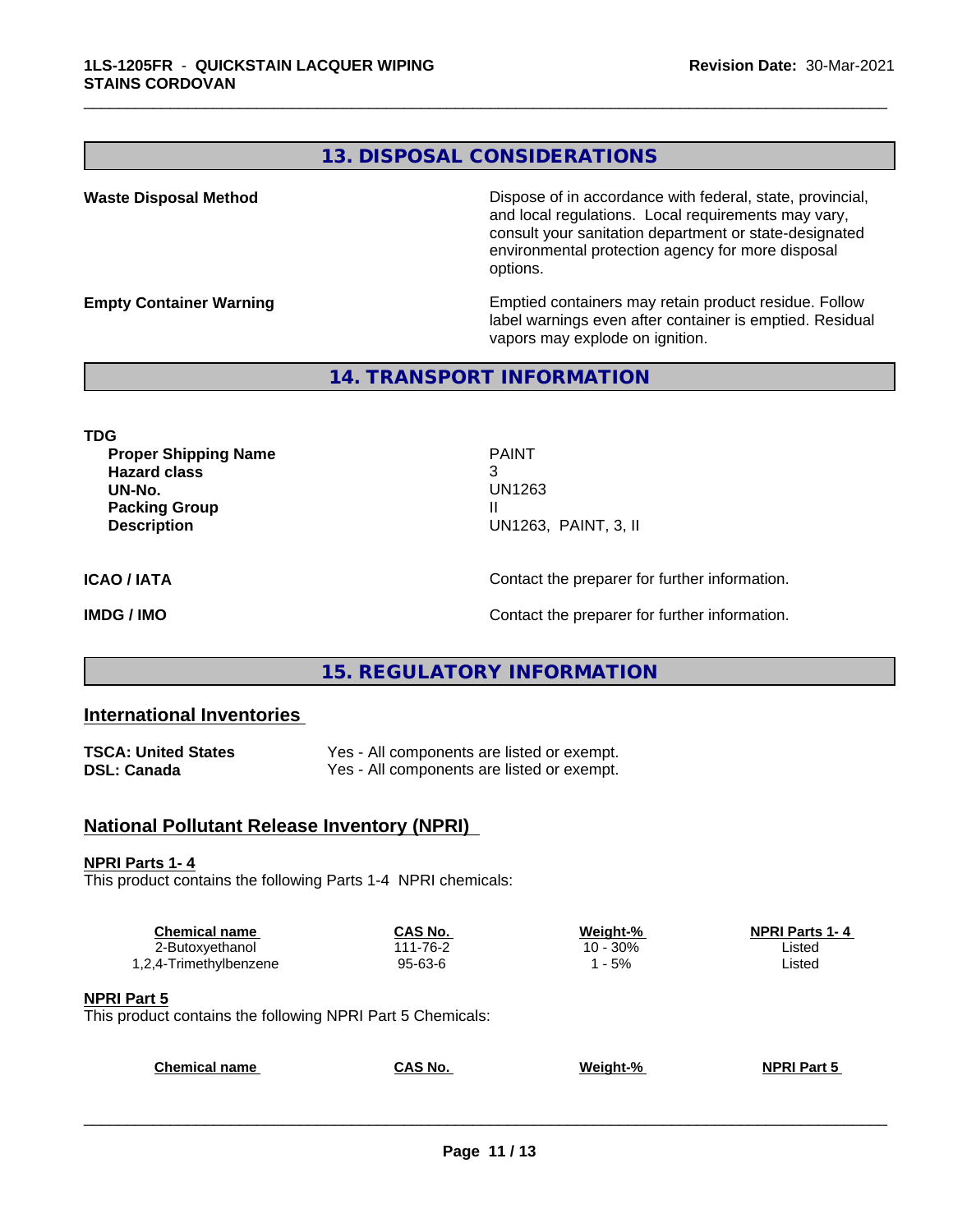### **1LS-1205FR** - **QUICKSTAIN LACQUER WIPING STAINS CORDOVAN**

| 2-Butoxyethanol                      | 111-76-2      | $10 - 30%$  | Listed |  |
|--------------------------------------|---------------|-------------|--------|--|
| Propylene glycol monomethyl ether    | 108-65-6      | $10 - 30%$  | Listed |  |
| acetate                              |               |             |        |  |
| Distillates, petroleum, hydrotreated | 64742-47-8    | $10 - 30\%$ | Listed |  |
| light                                |               |             |        |  |
| Stoddard solvent                     | 8052-41-3     | $5 - 10%$   | Listed |  |
| n-Butyl acetate                      | 123-86-4      | $1 - 5%$    | Listed |  |
| Solvent naphtha, petroleum, light    | 64742-95-6    | $1 - 5%$    | Listed |  |
| aromatic                             |               |             |        |  |
| 1,2,4-Trimethylbenzene               | $95 - 63 - 6$ | $1 - 5%$    | Listed |  |
| VM&P naphtha                         | 64742-89-8    | 1 - 5%      | Listed |  |
|                                      |               |             |        |  |

\_\_\_\_\_\_\_\_\_\_\_\_\_\_\_\_\_\_\_\_\_\_\_\_\_\_\_\_\_\_\_\_\_\_\_\_\_\_\_\_\_\_\_\_\_\_\_\_\_\_\_\_\_\_\_\_\_\_\_\_\_\_\_\_\_\_\_\_\_\_\_\_\_\_\_\_\_\_\_\_\_\_\_\_\_\_\_\_\_\_\_\_\_

#### **WHMIS Regulatory Status**

This product has been classified in accordance with the hazard criteria of the Hazardous Products Regulations (HPR) and the SDS contains all the information required by the HPR.

| <b>16. OTHER INFORMATION</b>                                                                                                                          |               |                        |                      |          |
|-------------------------------------------------------------------------------------------------------------------------------------------------------|---------------|------------------------|----------------------|----------|
| HMIS -                                                                                                                                                | Health: $3^*$ | <b>Flammability: 3</b> | <b>Reactivity: 1</b> | $PPE: -$ |
| <b>HMIS Legend</b><br>0 - Minimal Hazard<br>1 - Slight Hazard<br>2 - Moderate Hazard<br>3 - Serious Hazard<br>4 - Severe Hazard<br>* - Chronic Hazard |               |                        |                      |          |

X - Consult your supervisor or S.O.P. for "Special" handling instructions.

*Note: The PPE rating has intentionally been left blank. Choose appropriate PPE that will protect employees from the hazards the material will present under the actual normal conditions of use.*

*Caution: HMISÒ ratings are based on a 0-4 rating scale, with 0 representing minimal hazards or risks, and 4 representing significant hazards or risks. Although HMISÒ ratings are not required on MSDSs under 29 CFR 1910.1200, the preparer, has chosen to provide them. HMISÒ ratings are to be used only in conjunction with a fully implemented HMISÒ program by workers who have received appropriate HMISÒ training. HMISÒ is a registered trade and service mark of the NPCA. HMISÒ materials may be purchased exclusively from J. J. Keller (800) 327-6868.*

 **WARNING!** If you scrape, sand, or remove old paint, you may release lead dust. LEAD IS TOXIC. EXPOSURE TO LEAD DUST CAN CAUSE SERIOUS ILLNESS, SUCH AS BRAIN DAMAGE, ESPECIALLY IN CHILDREN. PREGNANT WOMEN SHOULD ALSO AVOID EXPOSURE. Wear a NIOSH approved respirator to control lead exposure. Clean up carefully with a HEPA vacuum and a wet mop. Before you start, find out how to protect yourself and your family by logging onto Health Canada at

http://www.hc-sc.gc.ca/ewh-semt/contaminants/lead-plomb/asked\_questions-questions\_posees-eng.php.

| <b>Prepared By</b>                                  | <b>Product Stewardship Department</b><br>Benjamin Moore & Co.<br>101 Paragon Drive<br>Montvale, NJ 07645<br>800-225-5554 |  |
|-----------------------------------------------------|--------------------------------------------------------------------------------------------------------------------------|--|
| <b>Revision Date:</b><br><b>Reason for revision</b> | 30-Mar-2021<br>Not available                                                                                             |  |